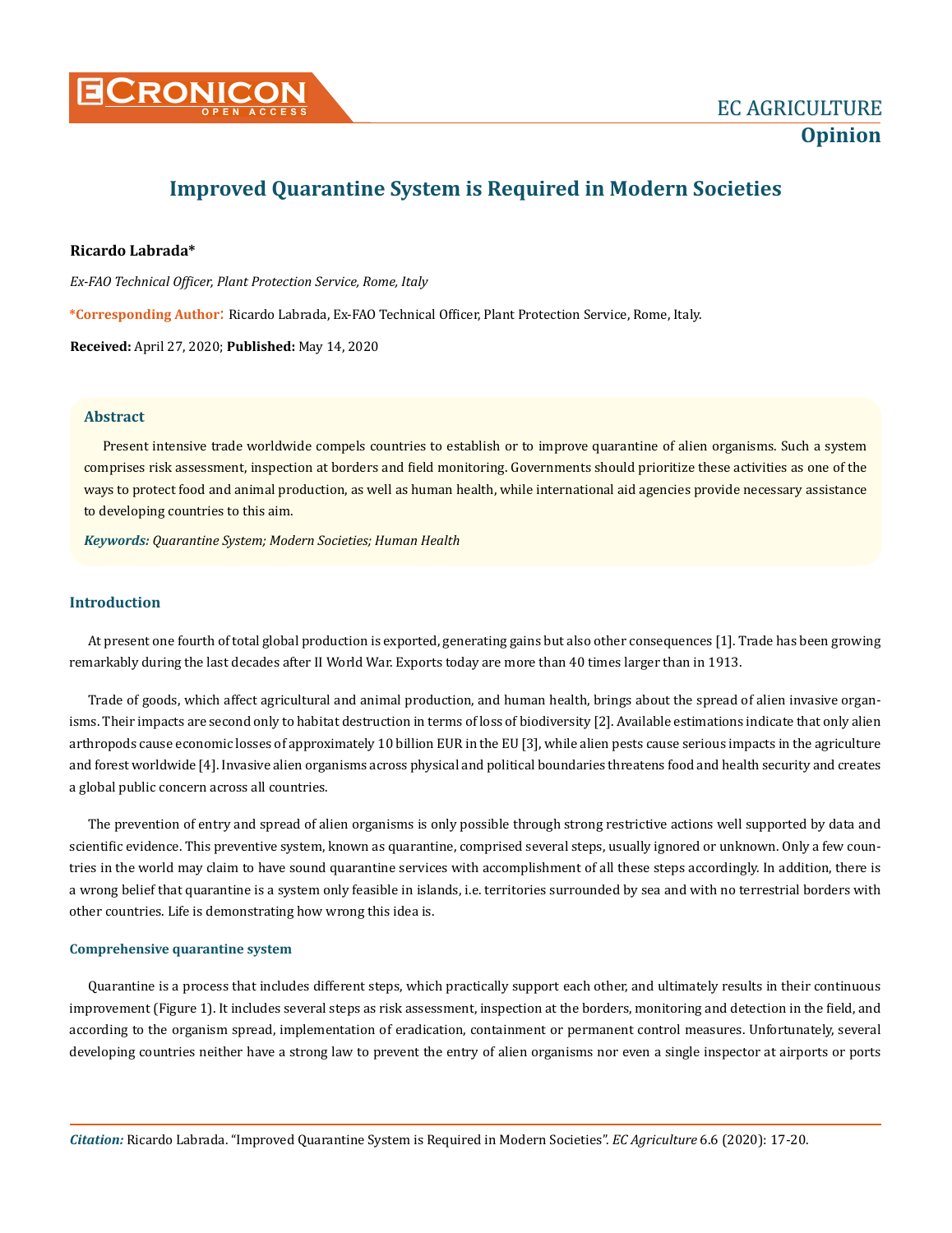for controlling the safety of the imported goods. The same is applicable to European countries, usually affected by purposed introduction of alien organisms, e.g. parrots, raccoons, American minks or water hyacinth in Spain among others [5], which entered with no control. About 11,000 alien species have established themselves in the European ecosystems [6]. Undesirable invasive organisms may cross a series of barriers to reach a new area and spread within it when they come in imported shipments*.* Not all invaders are able to overcome a range of biotic and abiotic factors for its establishment. Therefore, the risk assessment should be able to identify those capable to become real invaders in new habitat.





The first step, perhaps the most important one, is the risk assessment of organisms with a potential to become a pest in new habitat. In such a way, a list of prohibited species is conformed, and the inspectors will have better guidance for their work.

Risk assessment is a scientific process, where collected data of the eco-biology of the organism gives an indication of the likelihood of its entry and adaptation [7]. There is increasing evidence that climate change will interfere with processes of biological invasions [8,9] since it will induce higher air and soil temperatures, and it may trigger the establishment of several alien tropical or sub-tropical organisms, mostly alien plants, in temperate climate countries. A changing climate may directly or indirectly influences biological invasions by altering the likelihood of introduction or establishment, as well as modifying the geographic range, environmental impacts, economic costs or management of alien species [10]. Therefore, improved assessment with better knowledge of the behaviour of these organisms is a requirement.

18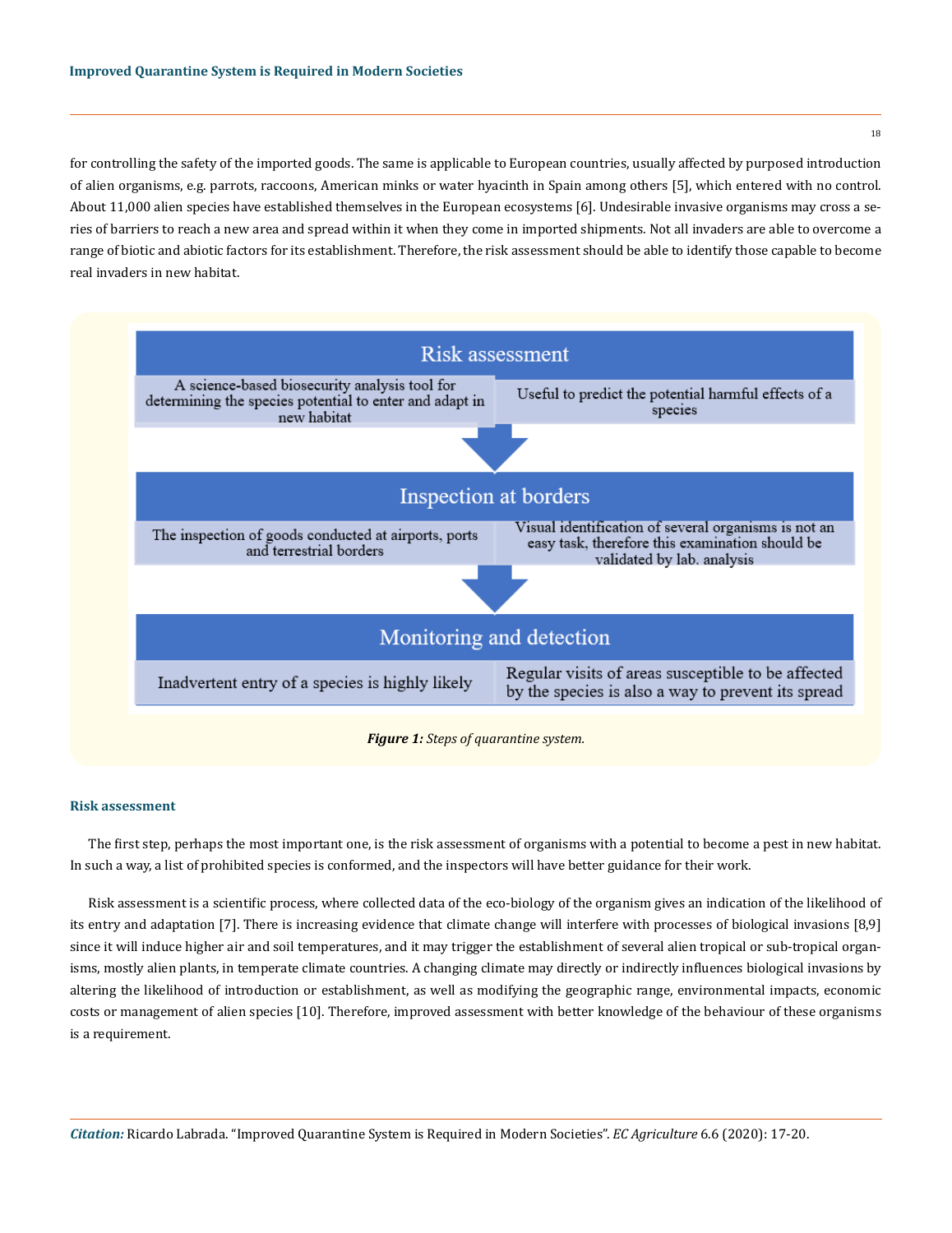Knowledge achieved from risk assessment provides better training of quarantine inspectors in methods for detecting alien organisms at the border points. They should learn countries and shipments where these organisms may be coming from, particularities that differentiate them, and rapid ways for their elimination.

The number of prevented entries of organisms in any country is a measure of the success of the quarantine system. Although entry of a single species does not mean automatic adaptation, prevention saves losses and resources for monitoring and post-border control measures.

## **Monitoring**

Monitoring consist of techniques for detecting targeted quarantine organisms, often done visually in the first instance, but laboratory support is required for confirmation. Not being a priority, only a few countries conduct monitoring and governments do not allocate necessary resources and labour required.

Since species behave differently, there is a need of guidelines for monitoring, which should include prioritized areas, where the species may be present, the system and organization of sampling, and field extension to inspect. Early detection of invasive plants with long lag phase (Figure 2), i.e. the time between a species arriving in a region and its population expanding and being considered invasive [11], helps considerably to prevent their outbreak in the field.



*Figure 2: Model of plant invasion process.*

The spread of the species is an indicator for the implementation of post-border control measures. Eradication is a feasible option when limited spread of a species. The adoption of other decisions, e.g. containment or integrated management, will depend on the extent of the spread and resources required for its control.

*Citation:* Ricardo Labrada. "Improved Quarantine System is Required in Modern Societies". *EC Agriculture* 6.6 (2020): 17-20.

19